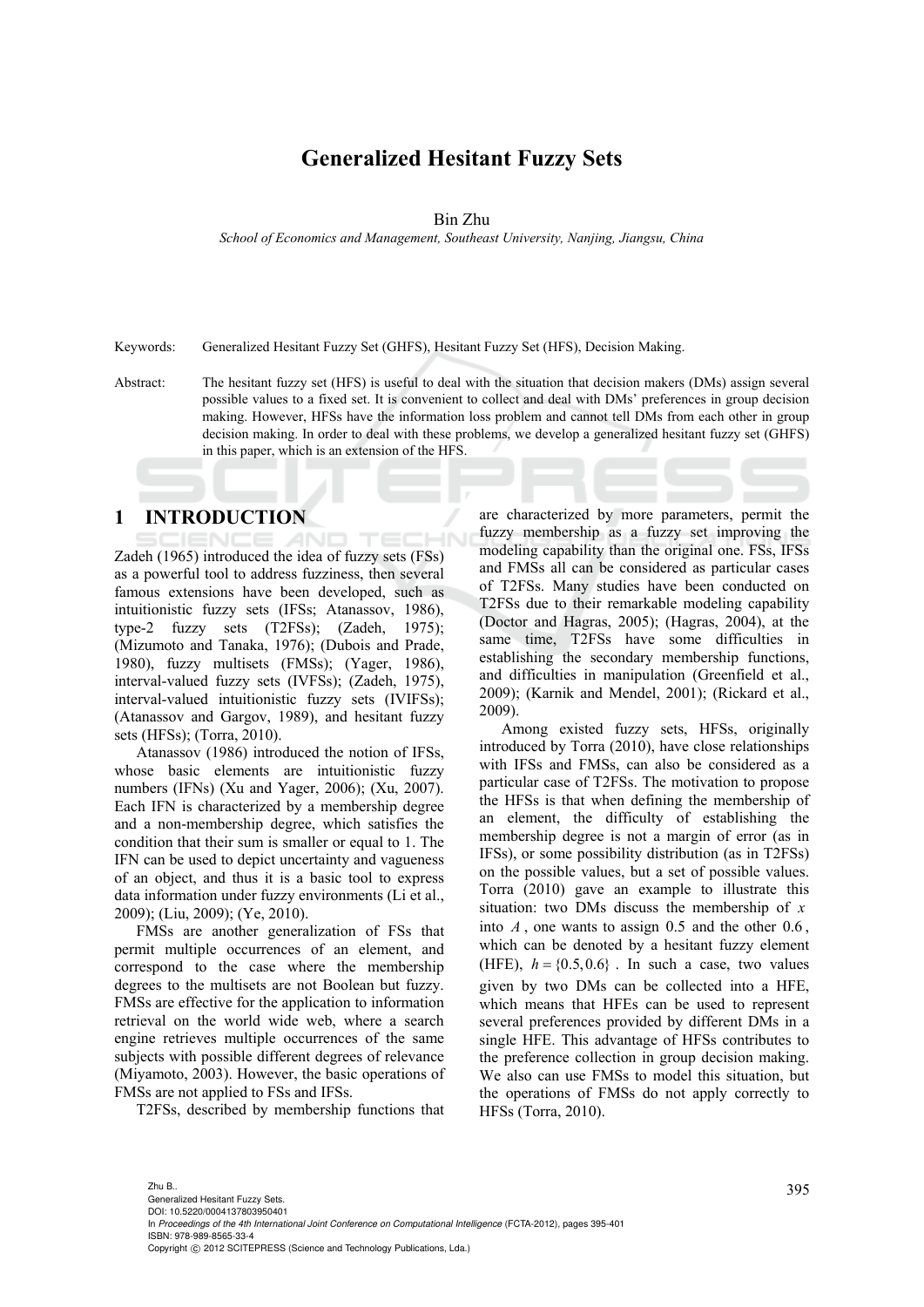Compared with IFSs, HFSs are a tool to represent uncertainty by several discrete possible values, which is convenient to be used to collect discrete data from the mathematical point of view. However, as the situation that two DMs discuss the membership of *x* into *A* mentioned above, if they both assign 0.5 to *x*, denoted by a HFE  $h' = \{0.5\}$ , we can only save one value, and loss the other one. In this situation, if the two DMs give their evaluation values anonymously, we can save one value reasonably; if the two DMs have different importance, we have to loss some information. DMs are of vital importance in group decision making, we often need to consider their difference in practice, a leading DM for example. As a significant problem, it's common to consider the different importance of DMs in group decision making, lots of studies concentrate on the determination of the weighting vector of DMs (Yager, 1988; 2004); (Yager and Xu, 2006); (Wu et al., 2009); (Zhou and Chen, 2011); (Chen and Zhou, 2011).

Naturally, the loss of information provided by important DMs may lend to an ineffective result. To overcome this limitation, we develop a generalized hesitant fuzzy set (GHFS) which saves all information associated with different DMs. And as an extension of HFSs, GHFEs have close relationships with existed FSs.

We organize the paper as follows. Section 2 reviews some basic knowledge of IFSs and HFSs. Sections 3 presents the concept of GHFSs, discusses some properties of GHFSs, and studies the relationships among GHFSs, HFSs and IFSs. Section 4 gives the concluding remarks.

## **2 MANUSCRIPT PREPARATION**

Atanassov (1986) originally introduced the concept of the intuitionistic fuzzy set (IFS) below.

**Definition 1** (Atanassov, 1986)**.** Let *X* be a fixed set, an intuitionistic fuzzy set (IFS) *A* on *X* is represented in terms of two functions  $\mu : X \rightarrow [0,1]$ and  $v : X \rightarrow [0,1]$ , with the condition,  $0 \le \mu(x) + \nu(x) \le 1$ ,  $\forall x \in X$ , where  $\mu$  represents the degree of membership and  $\nu$  the degree of nonmembership of  $x$  into the set  $A$ . IFSs are often represented as  $\langle x, \mu_A, \nu_A \rangle$ , for all  $x \in X$ . For convenience, Xu and Yager (2006) called  $\alpha = \mu_A, \nu_A >$  an intuitionistic fuzzy number (IFN).

Atanassov (1986) gave some basic operations on

IFSs, which ensure that the operational results are also IFSs.

**Definition 2** (Atanassov, 1986). Let a set  $X$  be fixed, and let  $A$ ,  $A_1$  and  $A_2$  be three IFSs, represented by the functions  $\mu_A$  and  $\nu_A$ ,  $\mu_A$  and  $V_{A_1}$ ,  $\mu_{A_2}$  and  $V_{A_2}$ , respectively. Then the following operations are valid:

1) Complement:  $\overline{A} = \{ \langle x, \nu_x(x), \mu_y(x) \rangle \}$ ;

2) Union: 
$$
A_1 \cap A_2 = \begin{cases} \langle x, \min\{\mu_{A_1}(x), \mu_{A_2}(x)\}, \\ \max\{\nu_{A_1}(x), \nu_{A_2}(x)\} > \end{cases}
$$
;

3) Intersection:

$$
A_{\!\! 1}\, \text{\large $\cup$}\, A_{\!\! 2} = \begin{cases}  \end{cases}\,;
$$

4)  $\oplus$  -union:

$$
A_{\!\! 1} \oplus A_{\!\! 2} = \begin{cases}  \mid x \in X \end{cases};
$$

5)  $\otimes$  -intersection:

$$
A_{\!\! 1}\otimes A_{\!\! 2}=\begin{bmatrix}  \end{bmatrix}.
$$

Torra (2010) defined the hesitant fuzzy set (HFS) in terms of a function that returns a set of membership values for each element in the domain as follows:

**Definition 3** (Torra, 2010)**.** Let *X* be a fixed set, a hesitant fuzzy set (HFS) on *X* is in terms of a function that when applied to *X* returns a subset of [0,1], which can be represented as the following mathematical symbol:

$$
E = \{ \langle x, h_E(x) \rangle \mid x \in X \} \tag{1}
$$

where  $h_F(x)$  is a set of some values in [0,1], denoting the possible membership degrees of the element  $x \in X$  to the set *E*. For convenience, we call  $h_F(x)$  a hesitant fuzzy element (HFE) and *H* the set of all the HFEs.

Given three HFEs  $h$ ,  $h_1$  and  $h_2$ , Torra (2010) defined some operations listed below.

- 1)  $h^c = \bigcup_{\gamma \in h} \{1 \gamma\};$
- 2)  $h_1 \bigcup h_2 = \{ h \in (h_1 \bigcup h_2 \mid h \ge \max(h_1^-, h_2^-)) \}$ ;
- 3)  $h_1 \bigcap h_2 = \{ h \in (h_1 \bigcap h_2 \mid h \leq \min(h_1^+, h_2^+)) \}$ .

Xia and Xu (2010) developed some new operations as follows: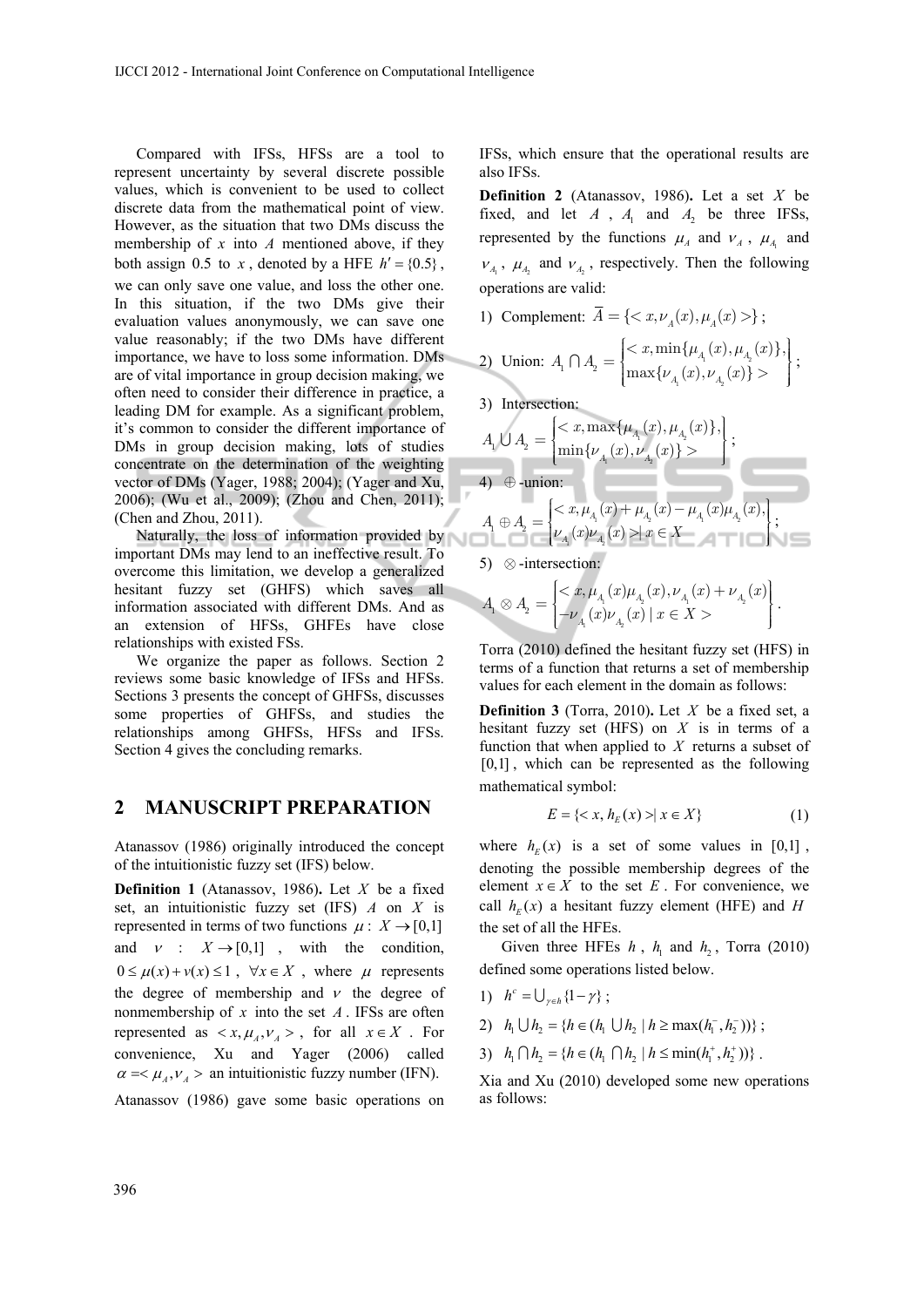- 1)  $h^{\lambda} = \bigcup_{\gamma \in h} {\gamma^{\lambda}}$ ,  $\lambda > 0$ ;
- 2)  $\lambda h = \bigcup_{\kappa \in h} \{1 (1 \gamma)^{\lambda}\}, \lambda > 0;$
- 3)  $h_1 \oplus h_2 = \bigcup_{\gamma_1 \in h_1, \gamma_2 \in h_2} {\gamma_1 + \gamma_2 \gamma_1 \gamma_2}$ ;
- 4)  $h_1 \otimes h_2 = \bigcup_{\gamma_1 \in h_1, \gamma_2 \in h_2} \{ \gamma_1 \gamma_2 \}.$

Torra (2010) gave a definition below that corresponds to the envelope of a HFE.

**Definition 4** (Torra, 2010)**.** Given a hesitant fuzzy element (HFE) *h* , an intuitionistic fuzzy number (IFN)  $A_{env(h)}$  is defined as the envelope of *h*. This number, which will be denoted by  $A_{\text{env}}(h)$ , is represented by  $(\mu, v)$  with  $\mu$  and  $\nu$  defined as  $\mu = h^{-}$ ,  $\nu = 1 - h^{+}$ , where  $h^{+} = \max\{\gamma | \gamma \in h\}$  and  $h^-$  = min{ $\gamma | \gamma \in h$  }.

Furthermore, Torra (2010) studied some properties of  $A_n(h)$  :

- 1)  $A_{\text{env}}(h^c) = (A_{\text{env}}(h))^c$ ;  $\overline{=}$   $\overline{=}$   $\overline{=}$   $\overline{>}$
- 2)  $A_{\text{env}}(h_1 \cup h_2) = A_{\text{env}}(h_1) \cup A_{\text{env}}(h_2)$ ;
- 3)  $A_{\text{env}}(h_1 \cap h_2) = A_{\text{env}}(h_1) \cap A_{\text{env}}(h_2)$ .

## **3 GENERALIZED HESITANT FUZZY SET AND SOME PROPERTIES**

### **3.1 Generalized Hesitant Fuzzy Set**

Given several HFSs, we propose a Cartesian product of HFSs to construct a generalized hesitant fuzzy set (GHFS). The definition is as follows:

**Definition 5.** Let *X* be a fixed set,  $h_D(x) = \bigcup_{\gamma_D \in h_D(x)} {\gamma_D}$   $(D = 1,...,m)$  be hesitant fuzzy sets (HFSs) on *X* . Then, a generalized hesitant fuzzy set (GHFS), that is  $H_{h_n}$ , is defined as

$$
H_{h_D}(x) = h_1(x) \times ... \times h_m(x)
$$
  
=  $\bigcup_{\gamma_1 \in h_1(x), ..., \gamma_m \in h_m(x)} \left\{ \begin{cases} < x, (\gamma_1(x), ..., \gamma_m(x)) > \\ x \in X \end{cases} \right\}$  (2)

For convenience, we call

$$
H_{h_D} = h_1 \times \ldots \times h_m = \bigcup_{\gamma_1 \in h_1, \ldots, \gamma_m \in h_m} \{(\gamma_1, \ldots, \gamma_m)\}
$$

a generalized hesitant fuzzy element (GHFE). Let  $u = (\gamma_1, \dots, \gamma_m)$ , we call *u* a membership unit (MU).

Each MU corresponds to the selection of one membership each in every one of those given HFSs. Thus, we can save all the information associated the all the DMs. Based on *u* , a GHFE, *H* , can also be indicated by

$$
H = \bigcup_{u \in H} \{u\} = \bigcup_{\gamma_1, \dots, \gamma_m \in u} \{(\gamma_1, \dots, \gamma_m) \mid u \in H\} \tag{3}
$$

In group decision making, assume *m* decision makers (DMs), provided *m* HFSs to a fixed set, then we can construct a GHFS, which saves all the information associated with all DMs.

Given a GHFE,  $H$ , we define its "reduced GHFE" as

$$
h_H = \bigcup_{\gamma_1, \dots, \gamma_m \in u} \{ \gamma_1, \dots, \gamma_m \mid u \in H \} = \bigcup_{\gamma \in H} \{ \gamma \} \tag{4}
$$

Obviously, the reduced GHFE is a HFE. For example, given a GHFE,  $H = \{(0.2, 0.3), (0.3, 0.3)\}\,$ , then the "reduced GHFE" is  $h_H = \{0.2, 0.3\}$ , that is a HFE and it is an unique result. And the *H* is constructed by two HFEs,  $h_1 = \{0.2, 0.3\}$ ,  $h_2 = \{0.3\}$ . Furthermore, if there is only one MU in *H* , then the GHFE is equivalent to a HFE. Assume a GHFE,  $H = \{ (\gamma_1, ..., \gamma_m) \}$   $(\gamma_1 \neq ... \neq \gamma_m)$ , consequently,  $H = \{ \gamma_1, ..., \gamma_m \}$ , that is a HFE. In such a case, the HFS is a particular case of the GHFS, which is stated below.

**Proposition 1.** HFSs are a particular case of GHFSs. Consequently, we also have the following proposition:

**Proposition 2.** Several HFSs can construct a GHFS.

Consider that IFSs are a particular case of HFSs, where HFSs are nonempty closed intervals (Torra, 2010). According to Proposition 1, IFSs are also can be considered as a particular case of GHFSs. We state this below.

**Proposition 3.** IFSs are a particular case of GHFSs. Consequently, we have

**Proposition 4.** Several IFSs can construct a GHFS.

Given a GHFE, we can get an unique reduced HFE, we state this as follows:

**Proposition 5.** Each GHFS has an unique reduced HFS.

### **3.2 Basic Operations and Properties**

The definition of the complement of a GHFE is defined as follows: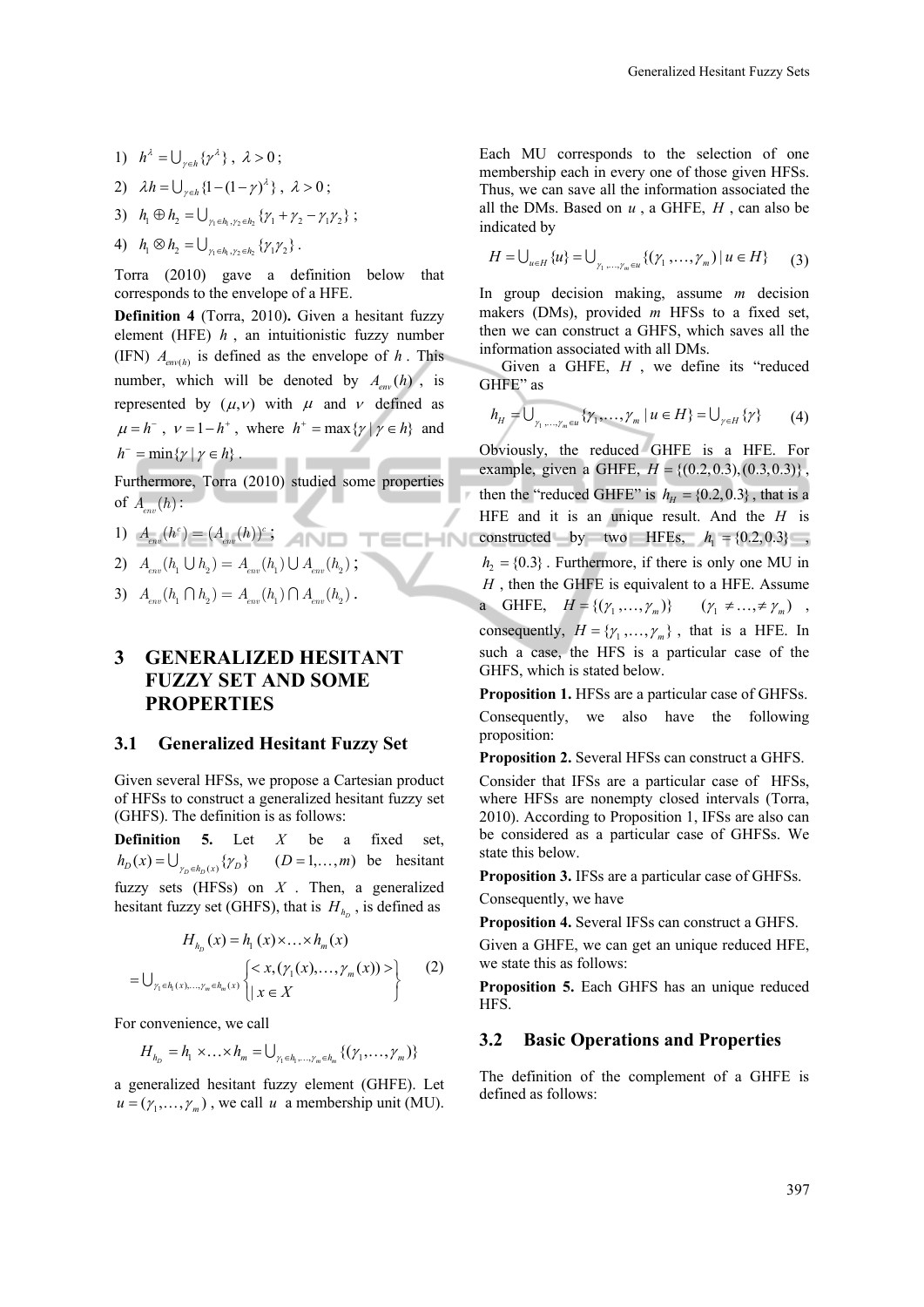**Definition 6.** Given a generalized hesitant fuzzy element (GHFE) *H* , we define its complement as

$$
H^{c} = \bigcup_{\gamma_{1} \in h_{1},..., \gamma_{m} \in h_{m}} \{ (1 - \gamma_{1},..., 1 - \gamma_{m}) \}
$$
  
= 
$$
\bigcup_{\gamma_{1},..., \gamma_{m} \in u} \{ (1 - \gamma_{1},..., 1 - \gamma_{m}) \mid u \in H \}
$$
 (5)

Obviously, the complement of complement of the GHFE is itself, which can be concluded as below.

**Proposition 6.** The complement of the GHFE is involutive, and it can be represented as  $(H<sup>c</sup>)<sup>c</sup> = H$ .

Given a GHFE *H* , we define the minimum and maximum memberships of *H* as

1) The minimum membership of  $H \cdot$ 

 $\gamma_H^-$  = min{ $\gamma | \gamma \in H$ };

2) The maximum membership of *H* :

$$
\gamma_H^+ = \max \{ \gamma \mid \gamma \in H \}.
$$

For example, we assume a GHFE,  $H = \{(0.2, 0.3), (0.2, 0.4)\}\;$ , then  $m =$   $\frac{m_1}{\gamma_H}$  =  $\min\{0.2, 0.3, 0.4\}$  = 0.2,

$$
\gamma_H^+ = \max\{0.2, 0.3, 0.4\} = 0.4
$$

For two GHFEs,  $H_1$  and  $H_2$ , we now define their union and intersection below.

**Definition 7.** Assume two generalized hesitant fuzzy elements (GHFEs)  $H_1$  and  $H_2$ , the union of them is defined as

$$
H_1 \cup H_2 = \bigcup_{u \in (H_1 \cup H_2)} \{u \mid u \ge \max(\gamma_{H_1}^-, \gamma_{H_2}^-)\} \tag{6}
$$

or, equivalently

$$
H_1 \cup H_2 = \bigcup_{\substack{u_1 \in H_1, \ u_2 \in H_2}} \{u_1, u_2 \mid u_1, u_2 \ge \max(\gamma_{H_1}^-, \gamma_{H_2}^-)\}
$$

where  $\gamma_{H_1}^{\text{}}$  and  $\gamma_{H_2}^{\text{}}$  are the minimum memberships in  $H_1$  and  $H_2$  respectively.

The intersection of GHFE is defined as

$$
H_1 \cap H_2 = \bigcup_{u \in (H_1 \cap H_2)} \{u \mid u \le \min(\gamma_{H_1}^*, \gamma_{H_2}^*)\} \tag{7}
$$

or, equivalently

$$
H_1 \bigcap H_2 = \bigcup_{\substack{u_1 \in H_1, \\ u_2 \in H_2}} \{u_1, u_2 \mid u_1, u_2 \le \min(\gamma_{H_1}^+, \gamma_{H_2}^+) \}
$$

where  $\gamma_{H_1}^+$  and  $\gamma_{H_2}^+$  are the maximum memberships in  $H_1$  and  $H_2$  respectively.

**Example 1.** Let  $H_1 = \{(0.2, 0.3), (0.2, 0.4)\}$  and  $H_2 = \{(0.3, 0.4)\}$  be two GHFEs, we have

 $\gamma_{H_1}^{\text{}} = 0.2$ ,  $\gamma_{H_2}^{\text{}} = 0.3$ ,  $\gamma_{H_1}^{\text{+}} = 0.4$  and  $\gamma_{H_2}^{\text{+}} = 0.4$ . By Definition 7, we can get

$$
H_a = H_1 \cup H_2 = \{(0.3, 0.4)\},
$$
  

$$
H_\beta = H_1 \cap H_2 = \{(0.2, 0.3), (0.2, 0.4), (0.3, 0.4)\}.
$$

The operations between GHFEs and HFEs have close relationship.

**Proposition 7.** Assume two GHFEs,  $H_1$  and  $H_2$ , let  $h_{H_1}$  and  $h_{H_2}$  be the two reduced GHFEs of  $H_1$ and  $H<sub>2</sub>$ , the following are valid:

1) 
$$
h_{(H_1 \cup H_2)} = h_{H_1} \cup h_{H_2}
$$
;  
2)  $h_{(H_1 \cap H_2)} = h_{H_1} \cap h_{H_2}$ .

**Proof.** 1) For any two GHFEs,  $H_1$  and  $H_2$ , by the operations of HFEs, and Eq. (4), we can get

$$
h_{H_1} \cup h_{H_2} = \bigcup_{\gamma' \in H_1, \gamma^2 \in H_2} \left\{ \frac{\gamma^1, \gamma^2 \mid \gamma^1, \gamma^2 \ge \ }{\max(\gamma_{H_1}, \gamma_{H_2})} \right\} \tag{8}
$$

By Eq. (4), it can be shown that

$$
h_{(H_1 \cup H_2)} = \bigcup_{\gamma \in (H_1 \cup H_2)} {\gamma}
$$
 (9)

Since

$$
H_1 \cup H_2 = \bigcup_{u \in (H_1 \cup H_2)} \{u \mid u \ge \max(\gamma_{H_1}^-, \gamma_{H_2}^-)\} \tag{10}
$$

We have

$$
h_{(H_1 \cup H_2)} = \bigcup_{\gamma \in H_1} \{\gamma \mid u \in (H_1 \cup H_2), u \ge \max(\gamma_{H_1}^-, \gamma_{H_2}^-)\}
$$
  
\n
$$
= \bigcup_{\gamma' \in H_1, \gamma^2 \in H_2} \left\{\gamma^1, \gamma^2 \mid \gamma^1, \gamma^2 \in u, u \in (H_1 \cup H_2),\right\}
$$
  
\n
$$
= \bigcup_{\gamma' \in H_1, \gamma^2 \in H_2} \left\{\gamma^1, \gamma^2 \mid \gamma_1, \gamma_2 \ge \right\}
$$
  
\n
$$
= \bigcup_{\gamma' \in H_1, \gamma^2 \in H_2} \left\{\max(\gamma_{H_1}^-, \gamma_{H_2}^-)\right\}
$$
  
\n
$$
= h_{H_1} \cup h_{H_2}
$$
 (11)

which completes the proof.

The proof of the intersection of GHFEs is similar to the proof of union above, which is not listed here.

**Example 2** (Example 1 continuation). Since

$$
H_a = H_1 \cup H_2 = \{(0.3, 0.4)\},
$$
  

$$
H_\beta = H_1 \cap H_2 = \{(0.2, 0.3), (0.2, 0.4), (0.3, 0.4)\},
$$

we have

$$
h_{(H_1 \cup H_2)} = \{0.3, 0.4\}, h_{(H_1 \cap H_2)} = \{0.2, 0.3, 0.4\}.
$$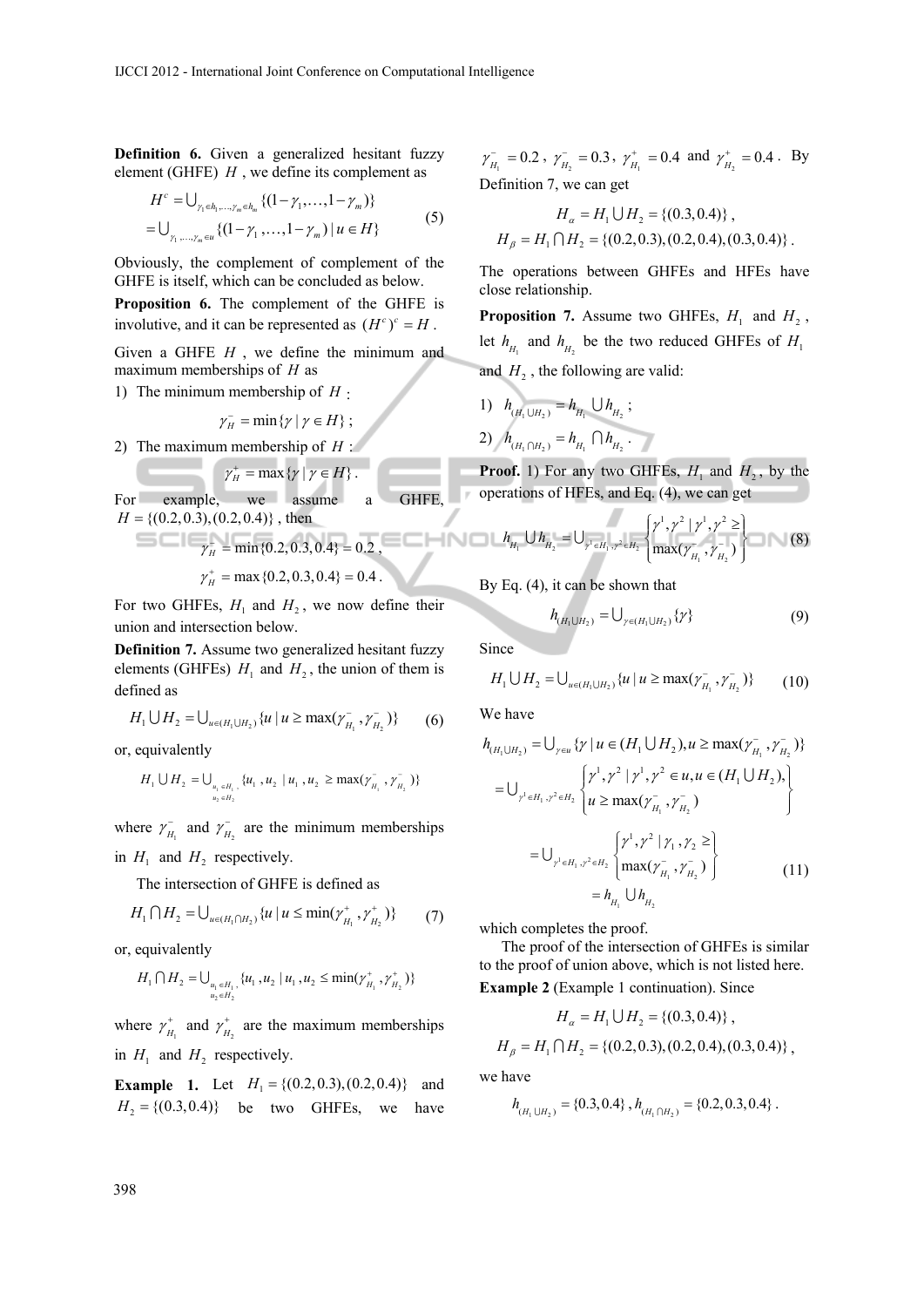According to Eq.(4), we have

$$
h_{H_1} = \{0.2, 0.3, 0.4\}, h_{H_2} = \{0.3, 0.4\},
$$

and according to the operations of HFEs, we have

$$
h_{H_1} \cup h_{H_2} = \{0.3, 0.4\} = h_{(H_1 \cup H_2)},
$$
  

$$
h_{H_1} \cap h_{H_2} = \{0.2, 0.3, 0.4\} = h_{(H_1 \cap H_2)}.
$$

We now develop some operations of GHFEs further. **Definition 8.** Given three GHFEs,  $H = \bigcup_{u \in H} \{u\}$ ,  $H_1 = \bigcup_{u_1 \in H_1} \{u_1\}$ ,  $H_2 = \bigcup_{u_2 \in H_2} \{u_2\}$ ,  $\lambda > 0$ , since membership units  $u$ ,  $u_1$  and  $u_2$  can be considered as three hesitant fuzzy elements (HFEs), we have the following operations:

- 1)  $H^{\lambda} = \bigcup_{u \in H} \{u^{\lambda}\};$
- 2)  $\lambda H = \bigcup_{u \in H} \{ \lambda u \};$
- 3)  $H_1 \oplus H_2 = \bigcup_{u_1 \in H_1, u_2 \in H_2} \{u_1 \oplus u_2\};$
- 4)  $H_1 \otimes H_2 = \bigcup_{u_1 \in H_1, u_2 \in H_2} \{u_1 \otimes u_2\}.$

**Example 3.** Suppose two GHFEs,

 $H_1 = \{(0.1, 0.2), (0.1, 0.3)\}, H_2 = \{(0.2, 0.3)\},$ 

let  $\lambda = 2$ , we have

$$
H_1^2 = \bigcup_{u_1 \in H_1} \{u_1^2\} = \{(0.01, 0.04), (0.01, 0.09)\},
$$
  
\n
$$
2H_1 = \bigcup_{u_1 \in H_1} \{2u_1\} = \{(0.19, 0.36), (0.19, 0.51)\},
$$
  
\n
$$
H_1 \oplus H_2 = \begin{cases} (0.298, 0.397, 0.396, 0.496), \\ (0.298, 0.397, 0.494, 0.591) \end{cases},
$$
  
\n
$$
H_1 \otimes H_2 = \begin{cases} (0.02, 0.03, 0.04, 0.06), \\ (0.02, 0.03, 0.06, 0.09) \end{cases}.
$$

On the basis of the relationships between GHFEs and HFEs, we can further develop the following proposition:

**Proposition 8.** For any three GHFEs  $H$ ,  $H_1$  and  $H_2$ , and their reduced GHFEs  $h_H$ ,  $h_H$  and  $h_H$ ,  $\lambda > 0$ , the following are valid:

$$
1) \ \ h_{_{H^\lambda}} = (h_{_H})^\lambda\, ;
$$

$$
2) \quad h_{\lambda H} = \lambda(h_{H}) \; ;
$$

$$
3)\ \ h_{_{(H_{_{1}\oplus H_{_{2}})}}}=h_{_{H_{_{1}}}}\oplus h_{_{H_{_{2}}}}\, ;
$$

$$
{\rm 4)}~~h_{_{(H_1\otimes H_2)}}=h_{_{H_1}}\otimes h_{_{H_2}}\ .
$$

**Proof.** For any three GHFEs  $H$ ,  $H_1$  and  $H_2$ , and their reduced GHFEs  $h_{H}$ ,  $h_{H}$  and  $h_{H}$ ,  $\lambda > 0$ , we have

1) 
$$
h_{H^{\lambda}} = \bigcup_{\gamma \in u} \{ \gamma^{\lambda} \mid u \in H \} = \bigcup_{\gamma \in H} \{ \gamma^{\lambda} \} = (h_H)^{\lambda};
$$
  
\n2)  $h_{\lambda H} = \bigcup_{\gamma \in u} \{ 1 - (1 - \gamma)^{\lambda} \mid u \in H \}$   
\n $= \bigcup_{\gamma \in H} \{ 1 - (1 - \gamma)^{\lambda} \} = \lambda(h_H);$   
\n3)  $h_{(H_1 \oplus H_2)} = \bigcup_{\substack{\gamma_1 \in u_1, \\ \gamma_2 \in u_2}} \left\{ \gamma_1 + \gamma_2 - \gamma_1 \gamma_2 \right\}$   
\n $= \bigcup_{\substack{\gamma_1 \in H_1, \\ \gamma_2 \in H_2}} \{ \gamma_1 + \gamma_2 - \gamma_1 \gamma_2 \}$   
\n $= h_{H_1} \oplus h_{H_2};$   
\n4)  $h_{(H_1 \otimes H_2)} = \bigcup_{\gamma_1 \in u_1, \gamma_2 \in u_2} \{ \gamma_1 \gamma_2 \mid u_1 \in H_1, u_2 \in H_2 \}$   
\n $= \bigcup_{\gamma_1 \in H_1, \gamma_2 \in H_2} \{ \gamma_1 \gamma_2 \} = h_{H_1} \otimes h_{H_2}$ 

HFEs and IFNs have a close relationship that HFEs were deemed IFNs when HFEs are nonempty closed intervals. Given an IFN,  $(\mu, \nu)$ , we can get a corresponding HFE,  $h$ , i.e.,  $h = [\mu, 1 - \nu]$  if  $\mu \neq 1-\nu$ ; given a HFE, *h*, the envelope of *h* is a IFN, i.e.,  $A_{\text{env}}(h) = < h^{\dagger}, 1 - h^{\dagger} >$ . The envelope of GHFEs also has a close connection with IFNs. We now give a definition of the envelope of a GHFE as follows:

**Definition 9.** Given a generalized hesitant fuzzy element (GHFE)  $H = \bigcup_{u \in H} \{u\}$ , the envelope of *H* can be defined as  $A_{env}(H)$  represented by  $\{(\mu, \nu)\}\$ with  $\mu$  and  $\nu$  defined as follows:

- 1)  $\mu \in \{u^-\}$ ;
- 2)  $v \in \{1 u^+\}$ .

where  $u^{-}$  and  $u^{+}$  are the minimum and maximum memberships of *u* , respectively.

It's clear that the envelope of a GHFE is a set of IFNs. In addition, in the particular case that a GHFE, *H* , is equivalent to a HFE, *h* , proposed in proposition 1, the envelope of *H* is equivalent to the envelope of *h*, i.e.,  $A_{\text{env}}(H) = A_{\text{env}}(h)$ . Thus,  $A_{env}(h)$  is also a particular case of  $A_{env}(H)$ , which is stated below.

**Proposition 9.**  $A_{env}(h)$  is a particular case of  $A_{\scriptscriptstyle \text{env}}(H)$ .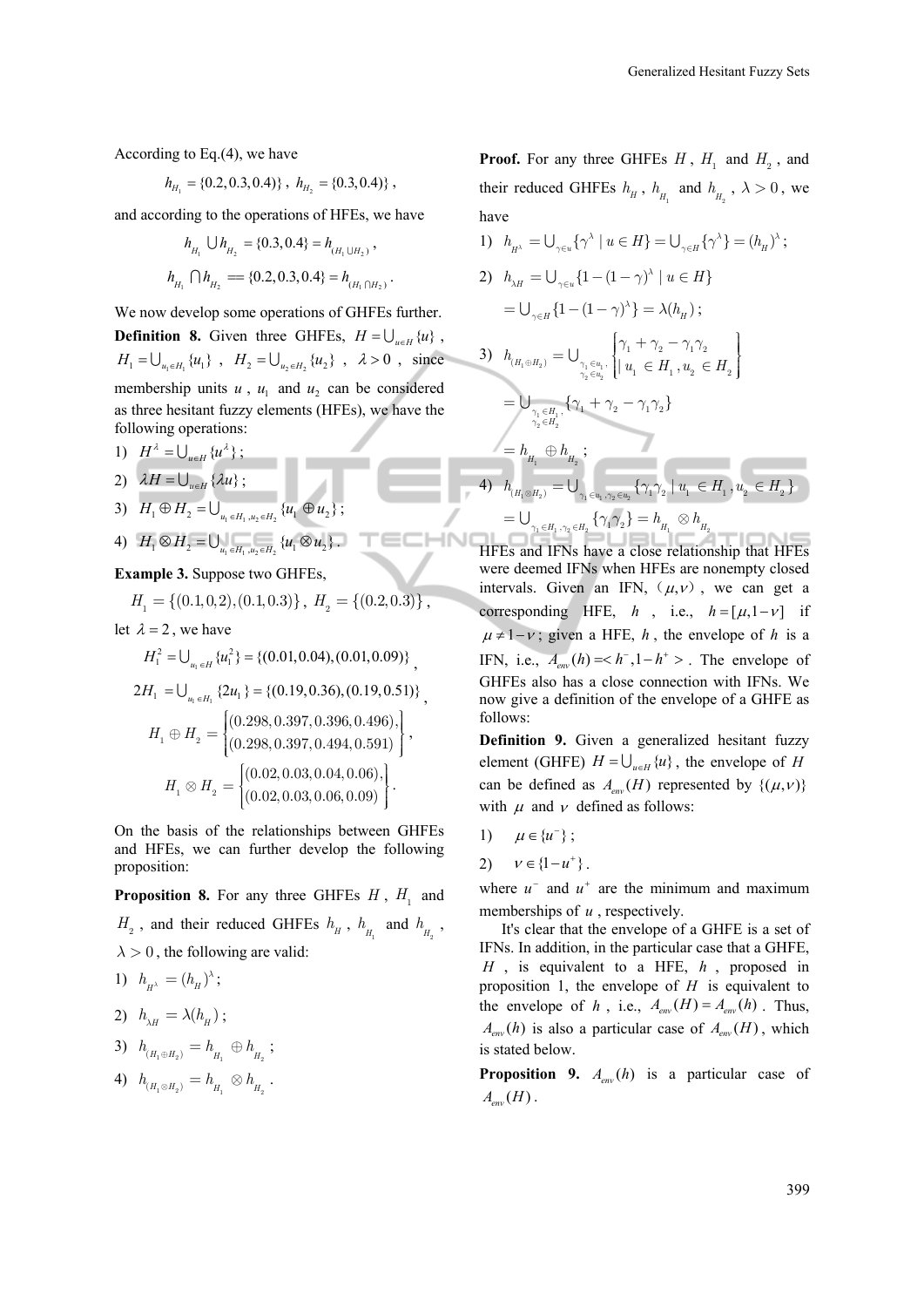**Example 4.** Given a GHFE,  $H = \{(0.2, 0.3, 0.4), (0.2, 0.3, 0.5)\},\$ according to Definition 9, we have  $A ( H ) = \{ <0.2, 0.6>, <0.2, 0.5> \}$ . Since the reduced HFE of *H* is  $h<sub>H</sub> = \{0.2, 0.3, 0.4, 0.5\}$ , And according to Definition 4, we can get  $A_{\text{em}}(h_u) = 0.2, 0.5$ . It's clear that  $A_{\text{env}}(h_H)$  is an IFN in  $A_{\text{env}}(H)$ , if  $H = \{(0.2, 0.3, 0.5)\}\,$ , then  $A_{\text{max}}(H) = \{ <0.2, 0.5 > \} = A_{\text{env}}(h_{\text{H}})$ . Thus,  $A_{\text{env}}(h)$  is a particular case of  $A_{\text{env}}(H)$ . **Proposition 10.** For any three GHFEs  $H$ ,  $H$ <sub>1</sub> and  $H_{\alpha}$ ,  $\lambda > 0$ , we have 1)  $A_{\text{env}}(H^{\lambda}) = (A_{\text{env}}(H))^{\lambda}$ ; 2)  $A (\lambda H) = \lambda (A (H))$ ; 3)  $A_-(H_1 \oplus H_2) = A_-(H_1) \oplus A_-(H_2);$ 4)  $A_{em} (H_1 \otimes H_2) = A_{em} (H_1) \otimes A_{em} (H_2)$ . **Proof.** For any three GHFEs  $H$ ,  $H$ <sub>1</sub> and  $H$ <sub>2</sub>,  $\lambda > 0$ , we have U U  $2^{u_2} \subset u_2$  $u_2^-, u_2^+ \in u$  $+$  $+$ Î U U  $- +$ U , - + - + U  $2, u_2 \in u_2$  $u_2^-, u_2^+ \in u$  $+$  $- +$  $\in$ U U

1) 
$$
A_{env}(H^{\lambda}) = A_{env}(\bigcup_{u \in H} \{u^{\lambda}\})
$$
  
\n
$$
= \bigcup_{u^{-},u^{+} \in u} \{((u^{-})^{\lambda}, 1 - (u^{+})^{\lambda}) | u \in H\}
$$
  
\n
$$
= \bigcup_{u^{-},u^{+} \in u} \{((u^{-})^{\lambda}, 1 - (1 - (1 - u^{+}))^{\lambda}) | u \in H\}
$$
  
\n
$$
= \bigcup_{u^{-},u^{+} \in u} \{((u^{-}, 1 - u^{+})^{\lambda}) | u \in H\} = (A_{env}(H))^{\lambda}
$$
  
\n
$$
\vdots
$$

2) 
$$
A_{env}(\lambda H) = A_{env}(\bigcup_{u \in H} \{\lambda u)\}
$$
  
\n
$$
= \bigcup_{u^{-}, u^{+} \in u} \left\{ (1 - (1 - u^{-})^{\lambda}, 1 - (1 - (1 - u^{+})^{\lambda})) \right\}
$$
  
\n
$$
= \bigcup_{u^{-}, u^{+} \in u} \left\{ (1 - (1 - u^{-})^{\lambda}, (1 - u^{+})^{\lambda})) \right\}
$$
  
\n
$$
= \lambda \bigcup_{u^{-}, u^{+} \in u} \left\{ (u^{-}, 1 - u^{+}) \mid u \in H \right\}
$$
  
\n
$$
= \lambda (A_{env}(H));
$$

3) 
$$
A_{_{env}}(H_1 \oplus H_2) = A_{_{env}}(\bigcup_{u_1 \in H_1, u_2 \in H_2} \{u_1 \oplus u_2\})
$$

$$
= \bigcup_{u_{1}^{-},u_{1}^{+} \in u_{1},u_{2}^{-},u_{2}^{+} \in u_{2}} \left\{ \begin{aligned} &a_{1}^{-} + u_{2}^{-} - u_{1}^{-} u_{2}^{-}, \\ &1 - (u_{1}^{+} + u_{2}^{+} - u_{1}^{+} u_{2}^{+}) ) \end{aligned} \right\} \\ = \bigcup_{u_{1}^{-},u_{1}^{+} \in u_{1},u_{2}^{-},u_{2}^{+} \in u_{2}} \left\{ \begin{aligned} &a_{1}^{-} + u_{2}^{-} - u_{1}^{-} u_{2}^{-}, (1 - u_{1}^{+})(1 - u_{2}^{+}) ) \end{aligned} \right\} \\ = \bigcup_{u_{1}^{-},u_{1}^{+} \in u_{1},u_{2}^{-},u_{2}^{+} \in u_{2}} \left\{ \begin{aligned} &a_{1}^{-} + u_{2}^{-} - u_{1}^{-} u_{2}^{-}, (1 - u_{1}^{+})(1 - u_{2}^{+}) ) \end{aligned} \right\} \\ = \bigcup_{u_{2}^{-},u_{2}^{+} \in u_{2}} \left\{ (u_{2}^{-}, 1 - u_{2}^{+}) \mid u_{1} \in H_{1} \right\} \right) \oplus \\ &\qquad \bigcup_{u_{2}^{-},u_{2}^{+} \in u_{2}} \left\{ (u_{2}^{-}, 1 - u_{2}^{+}) \mid u_{2} \in H_{2} \right\} \right\} \\ = A_{env}(H_{1}) \oplus A_{env}(H_{2}); \\ = A_{env}(H_{1}) \oplus A_{env}(H_{2}); \\ = A_{env}(H_{1}) \otimes u_{2} \mid u_{1} \in H_{1}, u_{2} \in H_{2} \right\} \\ = \bigcup_{u_{1}^{-},u_{1}^{+} \in u_{1}} \left\{ \begin{aligned} &a_{1}^{+} - a_{1}^{+} u_{2}^{+} \\ &a_{1}^{-}, a_{2}^{+} \in u_{2} \end{aligned} \right\} \\ = \bigcup_{u_{1}^{-},u_{1}^{+} \in u_{1}} \left\{ \begin{aligned} &a_{1}^{+} - a_{1}^{-} u_{2}^{+} \\ &a_{1}^{-}, a_{2}^{+} \in u_{2} \end{aligned} \right\} \\ = \bigcup_{u_{1}^{-},u_{1}^{+} \in u
$$

For a given GHFS  $H$  on  $X$ , we have  $H(x)$  for all *x* in *X* . Then, we can define the GHFS as the fuzzy multiset (FMS):

$$
FMS_H = \bigoplus_{x \in X} \bigoplus_{\gamma \in u} \left\{ (x, \gamma) \, | \, u \in H(x) \right\} \tag{12}
$$

Thus, we can give the relationship between the GHFS and the FMS below.

**Proposition 11.** GHFSs can be represented as FMSs.

Similar to HFSs, the operations for FMSs do not apply correctly to the GHFSs.

Given a GHFS *H* on *X* , for all *x* in *X* , we can also define the GHFS as the following type-2 fuzzy set (T2FS):

$$
\mu_{H(x)}(\gamma) = \begin{cases} 1, \gamma \in u, u \in H(x) \\ 0, \gamma \notin u, u \in H(x) \end{cases} (x \in X)
$$
 (13)

Similarly, we can derive the following result:

**Proposition 12.** GHFSs can be represented as T2FSs.